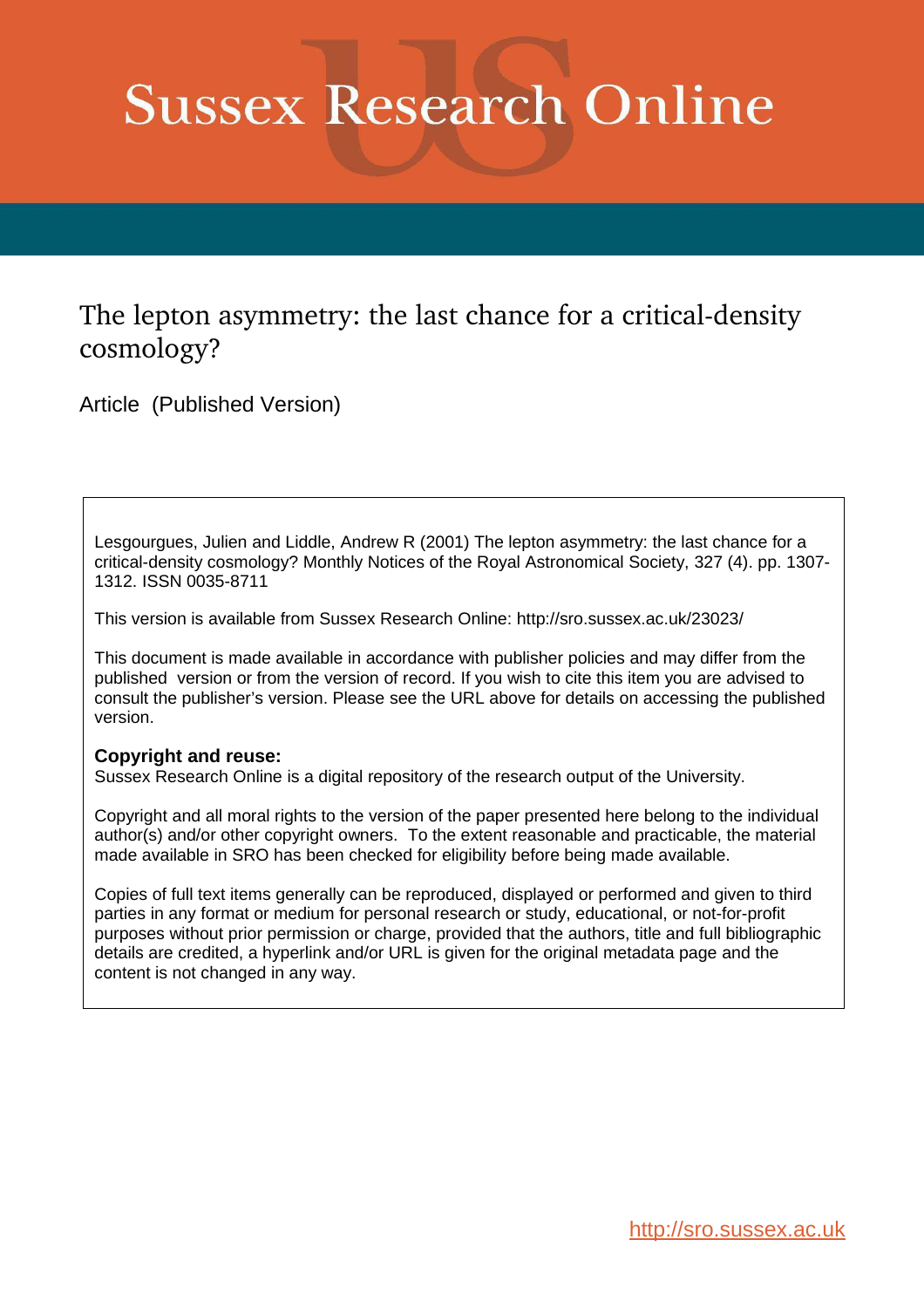## The lepton asymmetry: the last chance for a critical-density cosmology?

Julien Lesgourgues<sup>1</sup> and Andrew R. Liddle<sup>2\*</sup>

<sup>1</sup>LAPTH, Chemin de Bellevue, B. P. 110, 74941 Annecy-le-Vieux Cedex, France <sup>2</sup> Astronomy Centre, University of Sussex, Falmer, Brighton BN1 9QJ

Accepted 2001 July 16. Received 2001 May 23

#### ABSTRACT

We use a wide range of observations to constrain cosmological models possessing a significant asymmetry in the lepton sector, which offer perhaps the best chance of reconciling a critical-density Universe with current observations. The simplest case, with massless neutrinos, fails to fit many experimental data and does not lead to an acceptable model. If the neutrinos have mass of order 1 eV (which is favoured by some neutrino observations), then models can be implemented which prove a good fit to the microwave anisotropies and largescale structure data. However, taking into account the latest microwave anisotropy results, especially those from BOOMERANG, we show that the model can no longer accommodate the observed baryon fraction in clusters. Together with the observed acceleration of the present Universe, this puts considerable pressure on such critical-density models.

Key words: cosmology: theory – large-scale structure of Universe.

#### 1 INTRODUCTION

The recent use of the magnitude – redshift relation of type Ia supernovae to infer that the present Universe is accelerating (Perlmutter et al. 1998, 1999; Schmidt et al. 1998; Riess et al. 1999) has led to a consensus that the cosmological model bestfitting the current data is a spatially flat cold dark matter (CDM) Universe with a matter density around 0.3 of the critical density (Peebles 1984; Turner, Steigman & Krauss 1984; Efstathiou, Sutherland & Maddox 1990). This model, known as  $\Lambda$ CDM, can boast of an impressive range of observational successes, with its main drawback being theoretical objection both to the magnitude and to the required recent dominance of the cosmological constant term.

It is often stated that while the supernova results are powerful in themselves, it is unlikely that they would have been widely accepted had there not been a considerable amount of other evidence pointing towards this favoured cosmology (Krauss & Turner 1995; Ostriker & Steinhardt 1995). Amongst that, one might mention the shape of the galaxy correlation function, the combination of the cluster baryon fraction with standard big bang nucleosynthesis (BBN), and the flat geometry inferred from the cosmic microwave background (CMB) combined with the low matter density implied by direct observations.

In this paper, we examine the extent to which these additional arguments might be undermined in an alternative cosmological model, which features an asymmetry in the lepton sector leading to a higher than usual abundance of neutrinos. It was recently claimed (Adams & Sarkar 1998; Lesgourgues & Peloso 2000) that these

models offer one of the best remaining prospects for salvaging the idea of a critical-density Universe [the other main option being the Broken Scale Invariance models (Barriga et al. 2000)], and although the likelihood of doing so is small it is judicious to be aware of the possibility in order to balance its drawbacks with those of the cosmological constant model.

The lepton asymmetry model relies on primordial processes to create an imbalance between the numbers of neutrinos and antineutrinos in the Universe, which may reside in any of the three neutrino families. This would be the leptonic analogue of the (presently unknown) processes leading to the baryon number of the Universe, although in this case interesting effects only arise for an asymmetry of order 1, whereas the baryon-to-photon ratio is of order  $10^{-9}$ . There are many particle physics motivated scenarios for generating such a large lepton asymmetry (e.g. Foot, Thomson & Volkas 1996; Casas, Cheng & Gelmini 1999; March-Russell, Murayama & Riotto 1999; Dolgov et al. 2000; Kirilova & Chizhov 2000; McDonald 2000; Di Bari & Foot 2001). The lepton asymmetry leads to two important physical effects. The first is that it modifies standard nucleosynthesis calculations, since the neutrino asymmetry alters the initial balance of protons and neutrons, and it has been known for some time that matching the element abundances in the presence of a strong lepton asymmetry can require a higher baryon fraction than standard nucleosynthesis (see for instance Kang & Steigman 1992; Esposito et al. 2000, 2001; Kneller et al. 2001). The second is that it increases the radiation density in the Universe, by boosting the neutrino density beyond its usual value of 0.68 times the photon density.

At face value, these have highly desirable implications in cosmology for those favouring critical density on grounds of elegance, as was first pointed out by Adams & Sarkar (1998). First, <sup>P</sup>

E-mail: a.liddle@sussex.ac.uk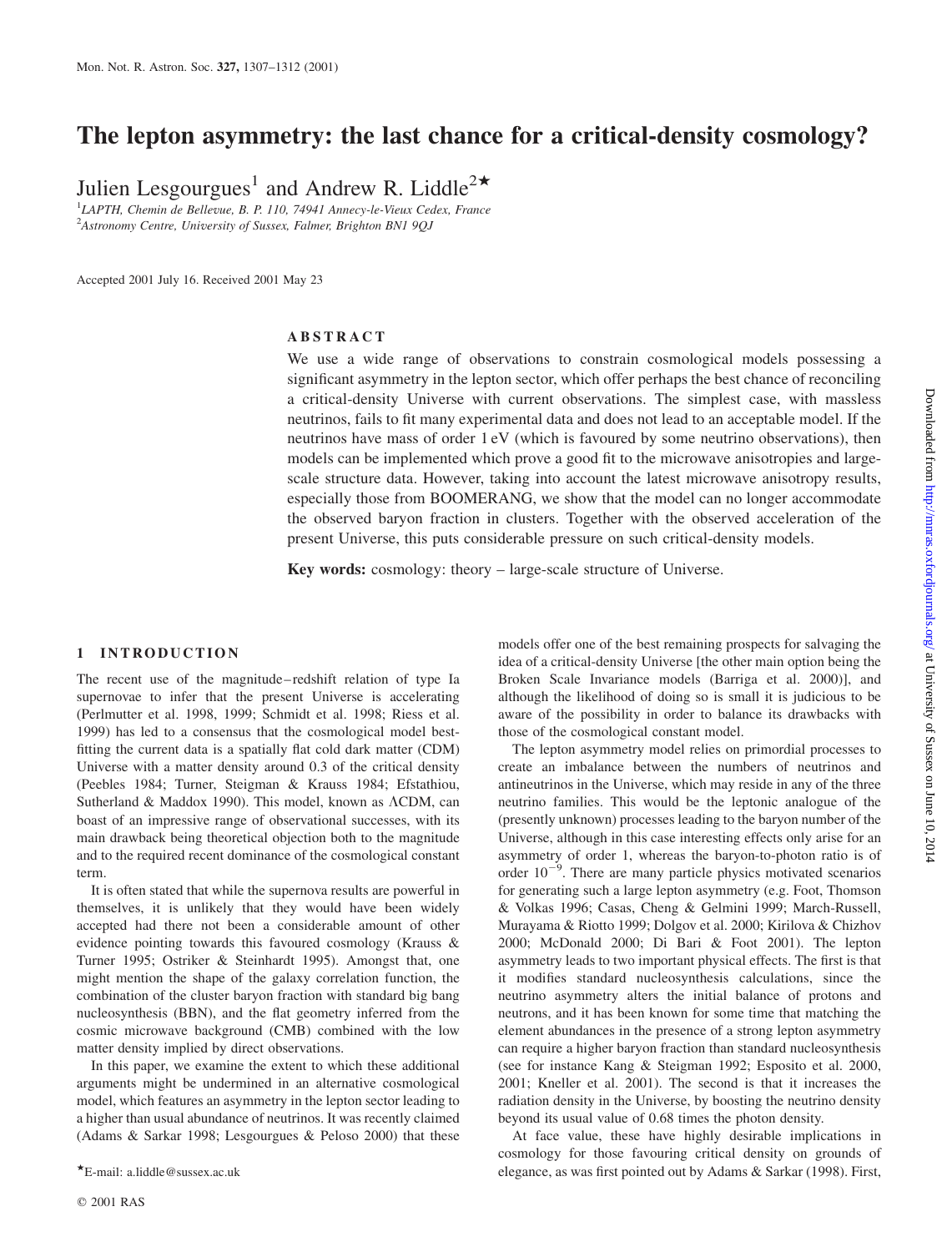if the preferred baryon density from nucleosynthesis could be significantly increased through the leptonic asymmetry, then the cluster baryon fraction would become a strong argument for critical density rather than against. Further, the extra radiation leads to a delay in matter – radiation equality, which shifts the characteristic bend in the matter power spectrum to larger scales mimicking the effect of the reduced matter density in the  $\Lambda$ CDM model. Finally, it was stressed (Lesgourgues & Peloso 2000; Esposito et al. 2001; Kneller et al. 2001) that a leptonic asymmetry could help in explaining microwave anisotropy results obtained last year from BOOMERANG (de Bernardis et al. 2000) and Maxima (Hanany et al. 2000), in which the observed weakness of the second acoustic peak favoured a high baryon fraction. Indeed, our initial studies for this present work indicated that criticaldensity models with leptonic asymmetry could fit not only these data, but also up-to-date constraints from large-scale structure, the cluster baryon fraction, and primordial element abundances. So, although unable to explain the supernovae data, this model could undermine much of the other evidence supporting the  $\Lambda$ CDM model.

This picture seems to be less promising after the publication of new microwave anisotropy results by the Degree Angular Scale Interferometer (DASI: Halverson et al. 2001; Pryke et al. 2001) and updated data analysis by BOOMERANG (Netterfield et al. 2001) and Maxima (Lee et al. 2001), which are incorporated into the results reported here. The new results contain no direct independent evidence for a cosmological constant, but within the framework of  $\Lambda$ CDM models exhibit excellent agreement with the baryon fraction from standard nucleosynthesis, while an excess of baryons is a key ingredient for the success of critical-density models. However, a high baryon fraction may yet be allowed in the presence of a leptonic asymmetry, and the true test of the idea lies in detailed comparison with observations, which is the purpose of our paper. We will see that the situation is not at all promising for the simplest case of massless neutrinos, which have trouble fitting many types of observation. However, there is now considerable experimental evidence that neutrinos actually possess a small mass, and the effects of this need to be included. The neutrino mass provides an additional modification to the matter power spectrum through neutrino free-streaming (as in the mixed dark matter scenario), and we find that this enables excellent fits to many observational data to be obtained. Unfortunately, because of the latest BOOMERANG results the model fails to explain the baryon fraction in clusters as well as the present acceleration.

#### 2 THE LEPTON ASYMMETRY MODELS

The lepton asymmetry models are in most respects the same as conventional structure formation models, in particular relying on the presence of CDM, but add new parameters describing the magnitude of the lepton asymmetry and the mass of the neutrinos. In principle the masses at least are not extra parameters as compared to the standard cosmology, in that there is now substantial evidence that neutrinos do have mass; however in the presence of a lepton asymmetry the neutrinos may have a more significant impact on predictions for a given mass as the asymmetry increases their number density. To compensate for the addition of these extra parameters, we remove the cosmological constant.

Provided that neutrinos reach thermal equilibrium before decoupling, the leptonic asymmetry for each flavour species can be conveniently parametrized by the ratio of chemical potential to

temperature,  $\xi_{\nu_i} = \mu_{\nu_i}/T_{\nu_i}$  (with  $i \in \{e, \mu, \tau\}$ ). Neutrinos with a chemical potential are called degenerate neutrinos because the asymmetry enhances their total density. When the neutrinos are in the relativistic regime, this effect is strictly equivalent to a change in the effective number of standard neutrinos, in excess of the usual value of three, of

$$
\Delta N_{\rm eff} = \sum_{i} [30(\xi_{\nu_i}/\pi)^2 / 7 + 15(\xi_{\nu_i}/\pi)^4 / 7]. \tag{1}
$$

All the generation mechanisms proposed so far predict different values of  $\xi_{\nu_i}$  for each species, at least in the absence of fine tuning. This is a crucial point because the density of  $\nu_e$  and  $\nu_{\mu} + \nu_{\tau}$  have opposite effects on the neutron-to-proton ratio at freeze-out during BBN and on the production of light elements. More precisely, nucleosynthesis in the presence of a lepton asymmetry (known as degenerate BBN) requires three ingredients in order to be compatible with the observed abundances of deuterium, helium-4 and lithium-7 : (i) an increase<sup>1</sup> in  $\nu_e$  density ( $\xi_{\nu_e} > 0$ ); (ii) an increase in the baryon density; (iii) an increase in the total density of radiation (and expansion rate of the Universe), bigger than the one resulting from (i), and parametrized by an effective number of standard neutrino species  $N_{\text{eff}} > 3$ . There are many possibilities for enhancing the radiation density: the mu and/or tau neutrino may have a leptonic asymmetry bigger than that of the electronic neutrino, $2^{\circ}$  or may become slightly non-relativistic during BBN (Hansen & Villante 2000), and apart from the three flavour neutrinos many scenarios predict that extra relativistic degrees of freedom could be present during nucleosynthesis (for instance, axions). Hannestad (2001) has recently studied limits on the number of neutrino species from the latest data (including models with a cosmological constant).

Standard BBN, which corresponds to  $\xi_{\nu_i} = 0$ , predicts a baryon fraction given by  $\Omega_b h^2 = 0.019 \pm 0.002$ , and an effective neutrino number close to three. In the following analysis we will focus on a baryon fraction in the range  $0.015 < \Omega_b h^2 < 0.035$ . In this case, according to the most recent studies of degenerate BBN (Esposito et al. 2000, 2001; Kneller et al. 2001), the  $\nu_e$  asymmetry parameter should be in the range  $0 < \xi_{\nu_e} < 0.5$ , while the required effective neutrino number could be as big as 15 or even 20. Using equation (1) we see that the contribution of  $\xi_{\nu_e}$  to  $\Delta N_{\text{eff}}$  is negligible; therefore, when we study the spectrum of microwave anisotropies and large-scale structure, we can completely forget about  $\xi_{\nu_e}$ , and consider the constraint from degenerate BBN to lie simply in the  $(\Omega_{\rm b} h^2, N_{\rm eff})$  plane.

The calculations of matter and radiation power spectra were carried out using a modified version of the CMBFAST code (Seljak & Zaldarriaga 1996), as described in Lesgourgues & Pastor (1999).

#### 3 OBSERVATIONAL CONSTRAINTS

For each model, we define a  $\chi^2$  statistic including the following terms: first, 19 data points from the new analysis of BOOMERANG (Netterfield et al. 2001), 13 from the new analysis of Maxima (Lee et al. 2001), and 9 from DASI (Halverson et al. 2001); secondly, 22 data points from the PSCz redshift survey

<sup>&</sup>lt;sup>1</sup> Actually, there is also a small allowed region in parameter space with  $\xi_{\nu_e}$  < 0, reduced baryon density and  $N_{\text{eff}}$  < 3, but this is irrelevant in the present framework.

<sup>&</sup>lt;sup>2</sup> i.e.,  $|\xi_{\nu_{\mu}} + \xi_{\nu_{\tau}}| > \xi_{\nu_{e}}$ . However, successful implementations require only a factor of order 5 or so between  $|\xi_{\nu_\mu} + \xi_{\nu_\tau}|$  and  $\xi_{\nu_\tau}$ , which seems to be compatible with most mechanisms of large leptonic asymmetry generation.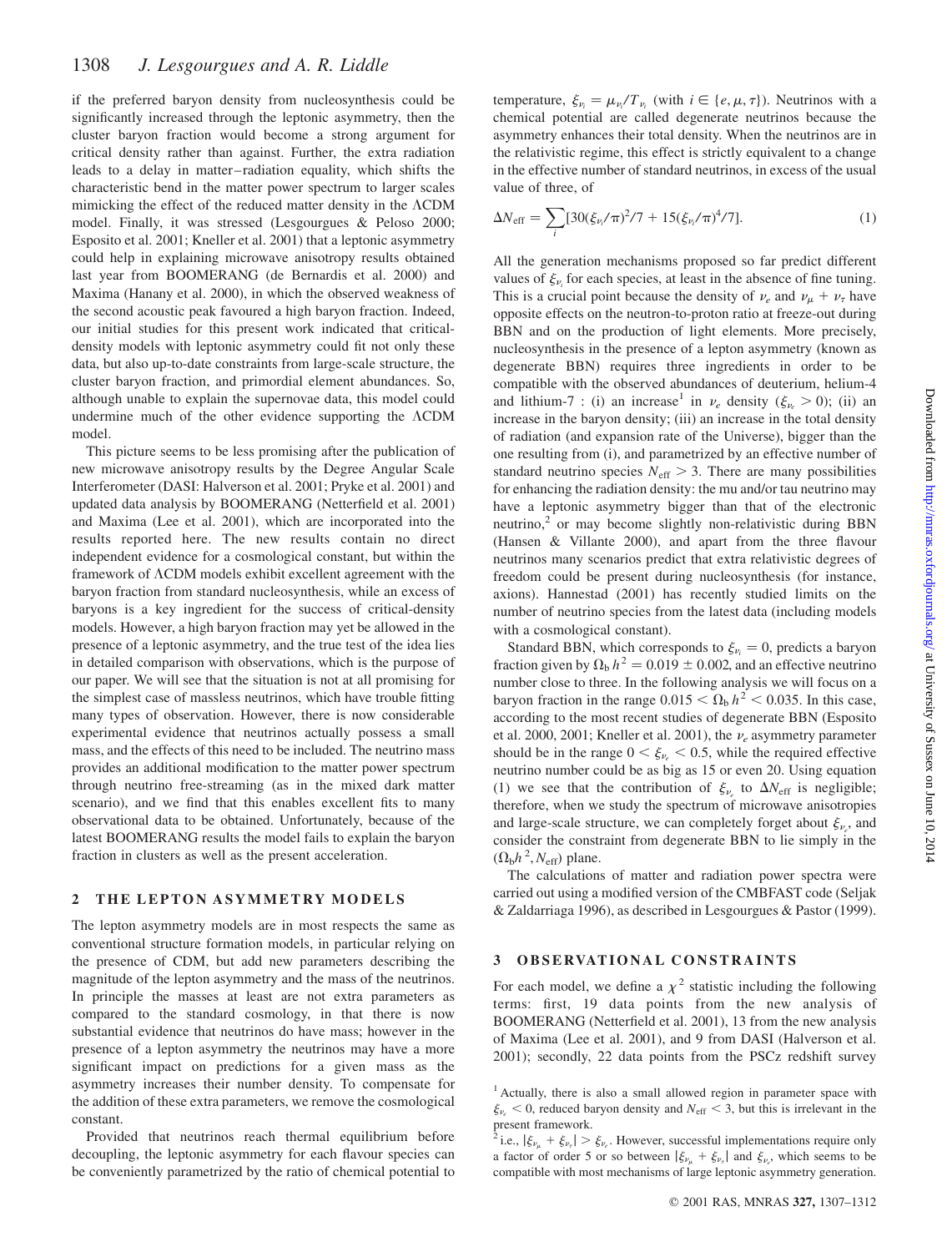(Hamilton & Tegmark 2000); and finally, a constraint on the matter spectrum normalization  $\sigma_8$  from the number density of galaxy clusters. For the last, we adopt the rather conservative constraint  $\sigma_8 = 0.56 \pm 0.056$  (1 $\sigma$ ) from Viana & Liddle (1999). We also reran the analysis using the tighter limit  $\sigma_8 = 0.495 \pm 0.034$  (1 $\sigma$ ) recently obtained by Pierpaoli, Scott & White (2000), but this made no qualitative difference to our conclusions and so we do not report those results here.

For BOOMERANG and Maxima, we treat each data point as uncorrelated, with approximately Gaussian window functions. We take into account the fully correlated calibration error and the multipole-dependent beam plus pointing error, minimizing over the corresponding parameters. The likelihood function can be written as  $\mathcal{L} = e^{-\chi^2/2}$  provided that the data points are almost Gaussian distributed. For Maxima we use the results for  $\Delta T$  (table 1) in Lee et al. 2001) which have almost symmetric errors (except for the last two points which do not matter because these points provide mainly upper limits). The beam plus pointing uncertainty (calculated from the same table) turns out also to be symmetric for  $\Delta T_l$ , so we can define a  $\chi^2$  for Maxima as

$$
\chi^2 = \sum_{l} \frac{[\Delta T_l^{\text{theo}} - (1 + c\sigma_c + b\sigma_{b,l})\Delta T_l^{\text{obs}}]^2}{\sigma_l^2} + b^2 + c^2, \tag{2}
$$

with a 1 $\sigma$  calibration uncertainty  $\sigma_c = 0.04$ , and a 1 $\sigma$  beam plus pointing uncertainty which is well fitted by the function  $\sigma_{b,l} = 10^{-6}l^{1.7}$ . For each model, we minimize the  $\chi^2$  over b and c. For BOOMERANG, we use a similar expression. However, in Netterfield et al. (2001), symmetric error bars are given for  $D_l = (\Delta T_l)^2 = l(l+1)C_l/2\pi$ . Therefore, we define the  $\chi^2$  directly on this quantity with a  $1\sigma$  calibration uncertainty  $\sigma_c = 0.20$ . The beam errors (read from fig. 2 in Netterfield et al. 2001) are symmetric for  $\Delta T_l$  with  $\sigma_{b,l} = 0.215 \times 10^{-6} l^2$  at  $1\sigma$ . For simplicity, we assume a Gaussian beam error for  $D_l$  with twice the uncertainty.

For the DASI data, Pryke et al. (2001) indicate that the use of the exact window functions, and of a transformation that gives exactly Gaussian errors (Bond, Jaffe & Knox 2000), has only a modest impact on parameter extraction. On the other hand, the points cannot be treated as uncorrelated. Accordingly, we define the following covariance matrix

$$
M_{ij} = \Delta D_i V_{ij} \Delta D_j + s^2 D_i D_j,
$$
\n(3)

using the data points  $D_l \pm \Delta D_l$  and the correlation matrix  $V_{ij}$  from Halverson et al. (2001, tables I and II). The fully correlated uncertainty s equals 0.08. The  $\chi^2$  is then defined as

$$
\chi^2 = \sum_{i,j} (D_i^{\text{theo}} - D_i^{\text{obs}}) M_{ij}^{-1} (D_j^{\text{theo}} - D_j^{\text{obs}}). \tag{4}
$$

We compute the total  $\chi^2$  values on a grid in parameter space, and perform a multidimensional cubic spline interpolation in order to find the minimum and the confidence limits on each parameter.<sup>3</sup> The precision and efficiency of this method crucially depends on

<sup>3</sup>To marginalize over unwanted parameters, we maximize the likelihood function instead of integrating over these parameters (the two techniques would be strictly equivalent only for a multivariate Gaussian likelihood). Therefore, our confidence limit computation scheme is less rigorous than in current state-of-the-art analyses (Jaffe et al. 2001; Lange et al. 2001; Netterfield et al. 2001), but because of its simplicity it is widely used by many other authors, and gives a fairly good hint of the true error bars [see for instance the discussion in Tegmark & Zaldarriaga (2000) and Tegmark, Zaldarriaga & Hamilton (2001)].

the choice of a particular parameter basis. Our seven cosmological parameters are the overall normalization [automatically adjusted to match the COBE observations (Bennett et al. 1996; Bunn & White 1997) by the CMBFAST code that we use], the baryon fraction  $\Omega_{\rm b} h^2$ , the scalar tilt  $n_s$ , the optical depth to reionization  $\tau$ , the mass of the degenerate neutrino  $m_{\nu}$ , the effective neutrino number  $N_{\text{eff}}$ (we recall that in the case of massive neutrinos, this number is defined at nucleosynthesis, not today), and a final parameter measuring the dark matter density. This last parameter could be taken as  $\Omega_{dm} h^2$  (where  $\Omega_{dm} = \Omega_{cdm} + \Omega_{\nu}$ ); however, this choice would lead to an exceedingly large computing time because there is a degeneracy between  $\Omega_{dm} h^2$  and the neutrino parameters  $(m_{\nu},N_{\text{eff}})$ . In other words, for a given cosmological model and set of observations, the likelihood regions are elongated along a direction that can be found only empirically, and the  $\chi^2$  varies very slowly when the function  $p_h(\Omega_{\text{dm}} h^2, N_{\text{eff}}, m_\nu)$  associated with the degeneracy is almost constant. The best time-saving strategy is to use  $p_h$  directly as the last free cosmological parameter. The preferred value of h (and of any other combination of the cosmological parameters) can then be recovered a posteriori. In most cases studied hereafter, we find that  $p_h = \Omega_{dm} \hat{h}^2 N_{eff}^{-1} (3.5 + m_\nu)^{-1}$ is a fairly good parametrization of the degeneracy in the vicinity of the minimum (with  $m_{\nu}$  expressed in electron-volts).

In addition to the six free cosmological parameters, our model includes a free PSCz bias. The number of degrees of freedom is therefore  $(19 + 13 + 9 + 22 + 1) - (6 + 1) = 57$ . Actually, the constraints from PSCz on the largest scales are so loose that this number is somewhat overestimated.

#### 3.1 The massless neutrino case

The results for the massless neutrinos are summarized by the individual parameter probability distributions, plotted in Fig. 1. The values for the best-fitting model and the 95 per cent confidence level are given in Table 1.



Figure 1. The probability distribution for each cosmological parameter, in the case of one massless degenerate neutrino. The thick solid lines show the result including all the data. Parameter values are allowed at the 95 per cent confidence level when the probability exceeds the horizontal line. The thin curves show the constraints obtained by combining just one CMB experiment with the other non-CMB data: solid is BOOMERANG, dashed is Maxima and dot-dashed is DASI. Although Maxima favours a significantly higher baryon fraction, and BOOMERANG a lower scalar tilt, the three data sets are found to be perfectly compatible.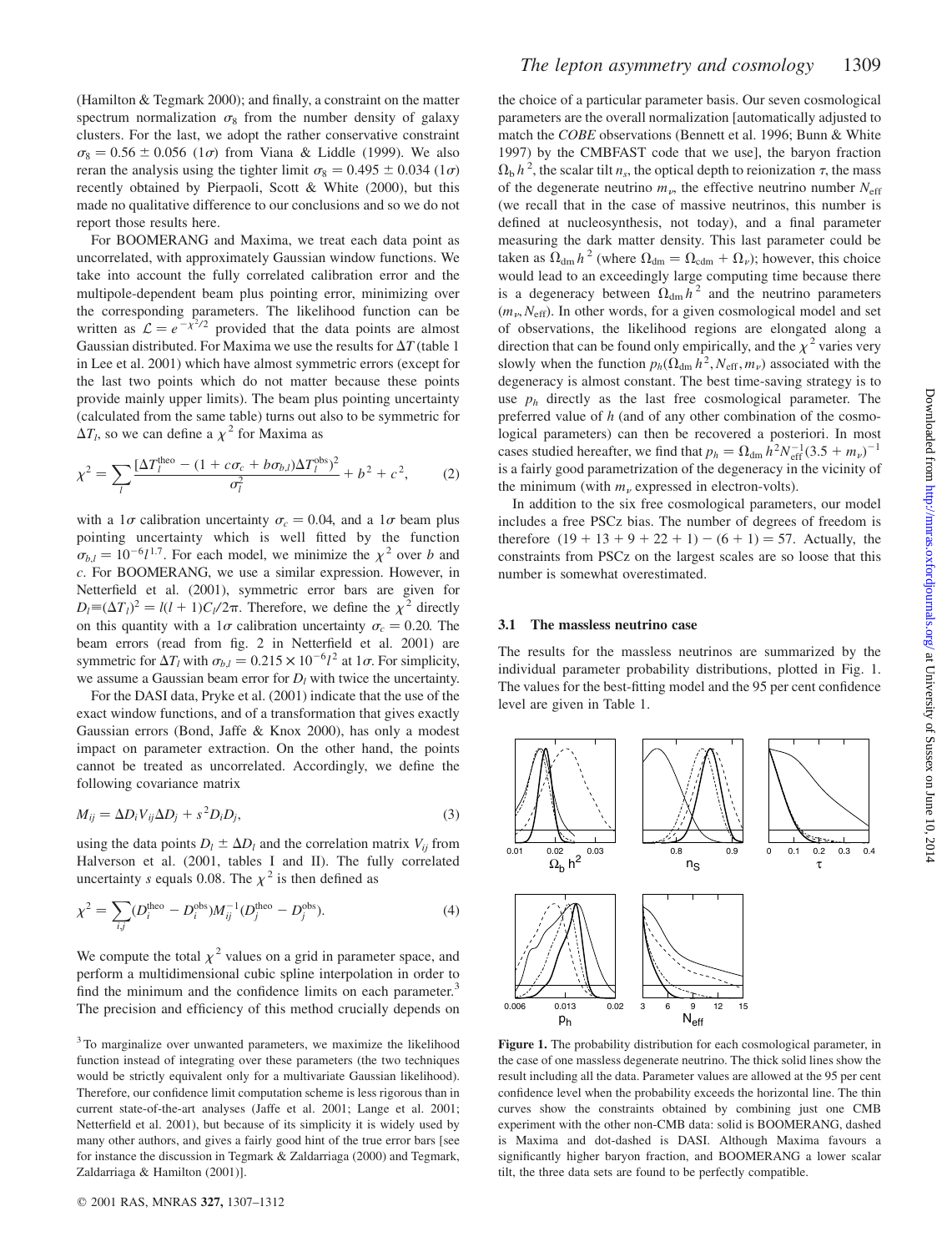Table 1. The preferred value and 95 per cent confidence limits for each cosmological parameter, in the case of one massless and one massive degenerate neutrino family. The upper part refers to the parameter basis used in the interpolation, with  $p_h$  defined as in the text. The lower part refers to useful combinations of these parameters, including the leptonic asymmetry parameter  $\xi_{\nu}$ , the age of the Universe  $t_0$  and the quantity  $\Omega_{\rm b}h$ <sup>1.5</sup> which can be compared with the baryon fraction in galaxy clusters (the range given by Ettori & Fabian (1999) is  $0.060 \pm 0.025$  at  $2-\sigma$ confidence level).

|                          | min      | Massless $\nu$<br>best | max   | min      | Massive $\nu$<br>best | max    |
|--------------------------|----------|------------------------|-------|----------|-----------------------|--------|
| $\Omega_{\rm b}h$ $^2$   | 0.014    | 0.018                  | 0.021 | 0.016    | 0.020                 | 0.025  |
| $n_{\rm s}$              | 0.82     | 0.86                   | 0.90  | 0.90     | 0.96                  | 1.02   |
| $\tau$                   | 0        | $\theta$               | 0.12  | $\Omega$ | 0.10                  | 0.36   |
| $p_h$                    | 0.010    | 0.014                  | 0.016 | 0.0066   | 0.0075                | 0.0089 |
| $N_{\rm eff}$            | 3        | 3                      | 5.5   | 7        | 11                    | 15     |
| $m_{\nu}$ (eV)           |          |                        |       | 0.60     | 0.85                  | 1.5    |
| b                        | 1.05     | 1.2                    | 1.35  | 1.2      | 1.4                   | 1.5    |
| $\boldsymbol{h}$         | 0.38     | 0.41                   | 0.47  | 0.54     | 0.60                  | 0.71   |
| $\Omega_{\rm cdm}h$ $^2$ | 0.13     | 0.15                   | 0.17  | 0.22     | 0.29                  | 0.42   |
| $\Omega_\nu h^2$         |          |                        |       | 0.03     | 0.06                  | 0.08   |
| $\xi_{\nu}$              | $\Omega$ | $\theta$               | 2.1   | 2.8      | 3.3                   | 3.9    |
| $\sigma_8$               | 0.57     | 0.65                   | 0.73  | 0.45     | 0.54                  | 0.63   |
| $t_0(Gyr)$               | 14       | 16                     | 17    | 9        | 11                    | 13     |
| $\Omega_{h}h$            | 0.022    | 0.028                  | 0.034 | 0.023    | 0.026                 | 0.033  |

The results for this model are disappointing. The best-fitting model has a  $\chi^2$  of 61, which given the number of degrees of freedom looks satisfactory. However the properties of the bestfitting model are undesirable. The preferred values  $\Omega_b h^2 = 0.018$ and  $N_{\text{eff}} = 3$  match the standard BBN prediction, but this is not a good thing in the present context; since we do not obtain a high baryon density, we cannot explain the cluster baryon fraction. [Our predicted value for  $\Omega_{\rm b}h^{1.5}$  and the observed lower bound (Ettori & Fabian 1999) have no overlap at the  $2\sigma$  level.] A further problematic aspect of this model is its low preferred value of h: this gives an impressively large age, but is in considerable discrepancy with direct  $h$  measurements. Finally, we must recall that we have made no attempt to obtain a presently accelerating universe.

We are therefore forced to conclude that the massless neutrino case has too many failings against observations to be considered a viable model.

#### 3.2 The massive neutrino case

We now suppose that the neutrino family with the leptonic asymmetry<sup>4</sup> has a mass  $m_{\nu}$ . Now the degenerate neutrino can make up a significant fraction of the dark matter, as in the mixed dark



Figure 2. The probability distribution for each cosmological parameter, with one family of massive degenerate neutrinos. As in Fig. 1, the thick solid line shows the results from the complete data set, while the thin curves combine the non-CMB data with each of the three CMB experiments individually. Maxima and DASI allow a significantly higher baryon fraction than BOOMERANG, although the three data sets are compatible.

matter scenario, and its free-streaming while relativistic suppresses small-scale matter perturbations. With this additional free parameter, the minimum of  $\chi^2$  shows a large degeneracy along  $p_h$ : unreasonably large values of h are allowed, with a huge effective neutrino number maintaining the first acoustic peak and the power spectrum with the right shape and amplitude. This parameter region is uninteresting and should be removed. Indeed,  $h > 0.58$  corresponds to a universe younger than  $t_0 = 11$  Gyr, which is almost completely excluded. So, we must add to the  $\chi^2$  a 'weak age prior'  $t_0 \ge 11$  Gyr.<sup>5</sup> It is important to note that this prior almost does not affect the goodness-of-fit of the model, since the best-fitting model has  $t_0$  close to 11 Gyr anyway.

The results for the massive case are also given in Table 1, and the probability for each individual parameter is shown in Fig. 2. The best-fitting model now has an impressively low  $\chi^2$  of 43 and some remarkable features. A large effective neutrino number between 7 and 15 is preferred, producing a high first acoustic peak as in LCDM models. This large lepton asymmetry is compatible with BBN up to  $N_{\text{eff}} \approx 9$  as can be seen in Fig. 3. When it is combined with a mass close to 1 eV it gives the right shape and amplitude for the matter power spectrum. A neutrino mass smaller than 0.6 eV is excluded at more than 95 per cent confidence; this result is in good agreement with the oscillations reported at the Los Alamos Liquid Scintillation Neutrino Detector (SND: Athanassopoulos et al. 1998), which support evidence for a neutrino mass  $m_{\nu}^2 \ge (0.1 - 1) \text{ eV}^2$ .

Unfortunately, this positive picture is darkened by the predicted baryon density, which is as low as in the standard case:  $\Omega_b h^2 =$  $0.020^{+0.005}_{-0.004}$  (95 per cent confidence). So, within the range of viable parameters the lepton asymmetry model can no longer reach the high baryon fraction potentially allowed by the degenerate BBN model. Studying the curves for individual CMB experiments in Fig. 2, we see that this result is primarily driven by the new

<sup>&</sup>lt;sup>4</sup> In the massless case our results were model-independent, since we did not privilege a particular scenario for the origin of the extra relativistic degrees of freedom. When taking into account a neutrino mass  $m_{\nu}$ , we could distinguish various cases: first, the large chemical potential responsible for  $N_{\text{eff}} > 3$  during BBN can belong to the massive neutrino family; alternatively, it can be shared between one species with negligible mass and one with arbitrary mass  $m_{\nu}$ ; finally, the extra radiation density could be attributed to particles other than flavour neutrinos. For brevity, we only discuss the simplest case of a single massive degenerate neutrino family  $(v_{\mu})$ or  $\nu_{\tau}$ ). Most other situations would give comparable results, but with a higher preferred value of the mass, since the neutrino free-streaming effect is enhanced by the leptonic asymmetry (Lesgourgues & Pastor 1999; Lesgourgues, Pastor & Prunet 2000).

<sup>&</sup>lt;sup>5</sup>Technically, this is done by multiplying the likelihood function by a Gaussian cut-off, if and only if  $t_0 \le 11$  Gyr. The variance is chosen so that at  $t_0 = 10$  Gyr the cut-off factor equals 1/2.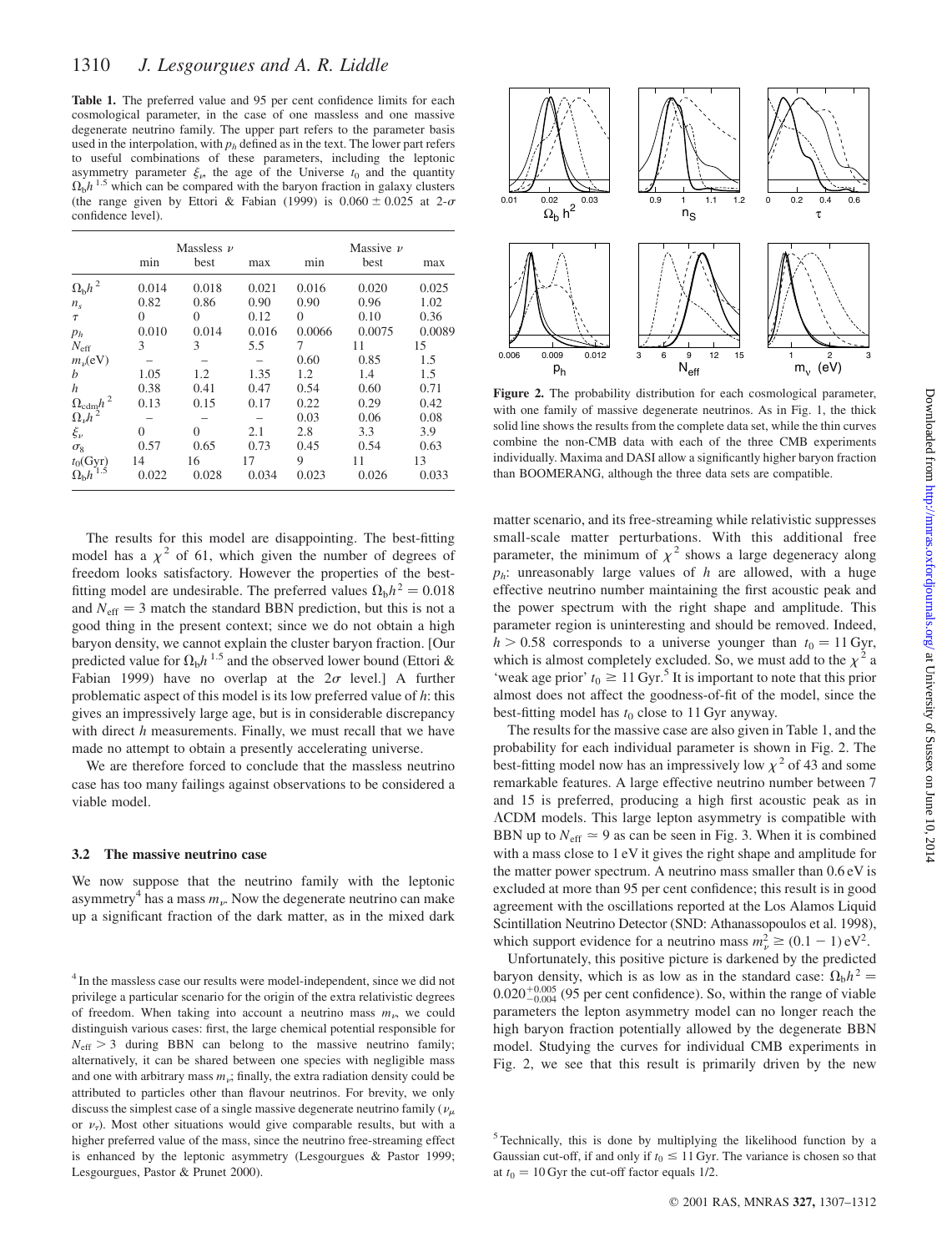BOOMERANG results, with both DASI and Maxima still allowing significantly higher values; note in particular that the inclusion of a neutrino mass makes DASI compatible with a higher baryon fraction than in the massless case. With all data taken into account, the model is now restricted to  $\Omega_b h^{1.5} \le 0.033$ , more than  $2\sigma$  away from the Ettori & Fabian (1999) cluster bound.



**Figure 3.** The thick lines show the allowed region in the  $(\Omega_b h^2, N_{\text{eff}})$ parameter space, at 68 and 95 per cent confidence levels, for one family of massive degenerate neutrinos. On the lower axis we show the standard BBN prediction, and the thin curves show the region allowed at 95 per cent confidence level by degenerate BBN (Esposito et al. 2000, 2001). The regions overlap for  $5 \leq N_{\text{eff}} \leq 9$ .

#### 4 SUMMARY

We have performed a detailed comparison of critical-density models including leptonic asymmetry with the latest CMB and LSS data, in order to investigate their viability as alternatives to the LCDM model. Some sample power spectra are shown in Fig. 4. We have found that very good fits to those data are available, as a result of the combined effect of the large lepton asymmetry (which is compatible with primordial abundances) and that of a neutrino mass  $\sim$ 1 eV (which is in good agreement with LSND). This model cannot hope to explain the supernovae data, but has the prospect of undermining the other support for the  $\Lambda$ CDM paradigm which has led to its wide acceptance. Unfortunately, the newest CMB data introduce a new problem for this model, which is that the baryon density is now constrained to be so low that fits to the cluster baryon fraction are not possible, which is disappointing as the lepton asymmetry model had the potential to allow higher baryon densities while remaining compatible with nucleosynthesis. The main driving force for this conclusion is the new analysis of the BOOMERANG data (Lee et al. 2001); the other new CMB data still permit a higher baryon density in the presence of a massive degenerate neutrino. Given the subtle effects of the neutrino degeneracy, and the various uncertainties in the new CMB data (calibrations, tilts), this was not obvious by eye, and it is the main result of this paper.

We stress that our study does not provide a model-independent bound on the leptonic asymmetry in the Universe, since it could in



Figure 4. The CMB anisotropy and matter power spectra for three models – the massless and massive degenerate neutrino best-fitting models (whose parameters are given in Table 1), and the preferred ACDM model given by Wang, Tegmark & Zaldarriaga (2001):  $\Omega_b h^2 = 0.020$ ,  $\Omega_{\text{cdm}} h^2 = 0.012$ ,  $\Omega_{\Lambda} = 0.66$ ,  $n_s = 0.93$ . The corresponding  $\chi^2$  (including CMB and LSS data) are equal to 61, 44 and 56 (the last is not very good simply because Wang et al. did not include a  $\sigma_8$  constraint in their analysis). In the first three graphs, the BOOMERANG, DASI and Maxima data sets are shown with the appropriate beam and calibration errors  $(b, c)$  calculated for each case. The three matter power spectra are plotted together in the final plot, along with the PSCz points divided by the square of the bias factor  $b = 1.4$  which minimizes the  $\chi^2$  for the massive neutrino model.